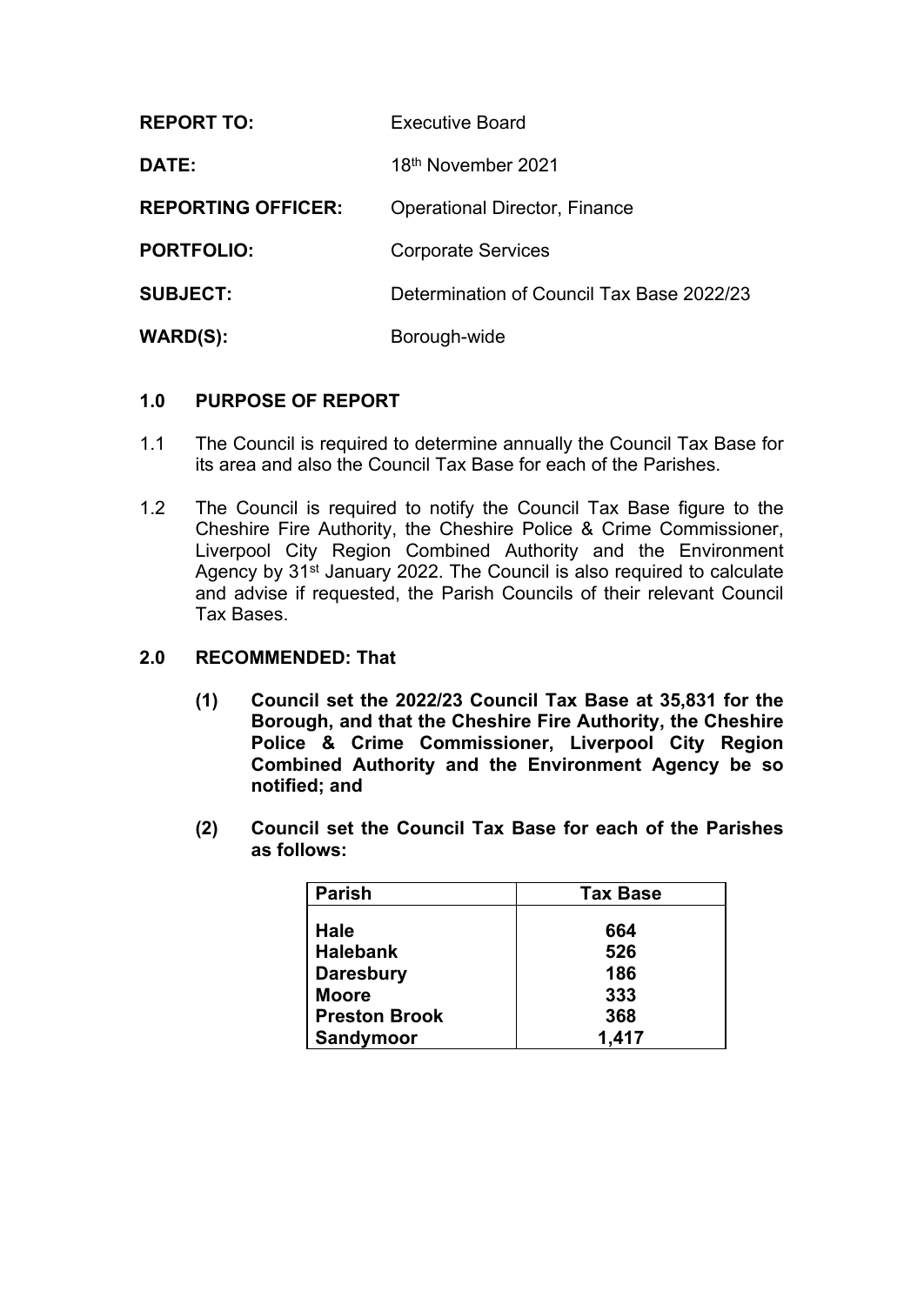## **3.0 SUPPORTING INFORMATION**

- 3.1 The Council Tax Base is the measure used for calculating Council Tax and is used by both the billing authority (the Council) and the major precepting authorities (Cheshire Fire Authority, Cheshire Police & Crime Commissioner and Liverpool City Region Combined Authority), in the calculation of their Council Tax requirements.
- 3.2 The Council Tax Base figure is arrived at in accordance with a prescribed formula, and represents the estimated full year number of chargeable dwellings in the Borough, expressed in terms of the equivalent of Band 'D' dwellings.
- 3.3 The Council Tax Base is calculated using the number of dwellings included in the Valuation List, as provided by the Valuation Office Agency, as at 19 October 2021. Adjustments are then made to take into account the estimated number of discounts, voids, additions and demolitions during the period 19 October 2021 to 31 March 2022.
- 3.4 The tax base calculation has included an element for the Council Tax Reduction Scheme (the replacement for Council Tax Benefit). The estimated amount of Council Tax Support payable for 2022/23 is converted into the equivalent number of whole properties which are deducted from the total.
- 3.5 The tax base calculation will include an element for Care Leavers Discretionary Discount. The estimated amount of Care Leavers Discount payable for 2022/23 is converted into the equivalent number of whole properties which are deducted from the total.
- 3.6 The tax base calculation will include an element for Foster Carers Discretionary Discount. The estimated amount of Foster Carers Discount payable for 2022/23 is converted into the equivalent number of whole properties which are deducted from the total.
- 3.7 An estimated percentage collection rate is then applied to the product of the above calculation to arrive at the Council Tax Base for the year.
- 3.8 Taking account of all the relevant information and applying a 97.0% collection rate, the calculation for 2022/23 provides a tax base figure of **35,831** for the Borough as a whole.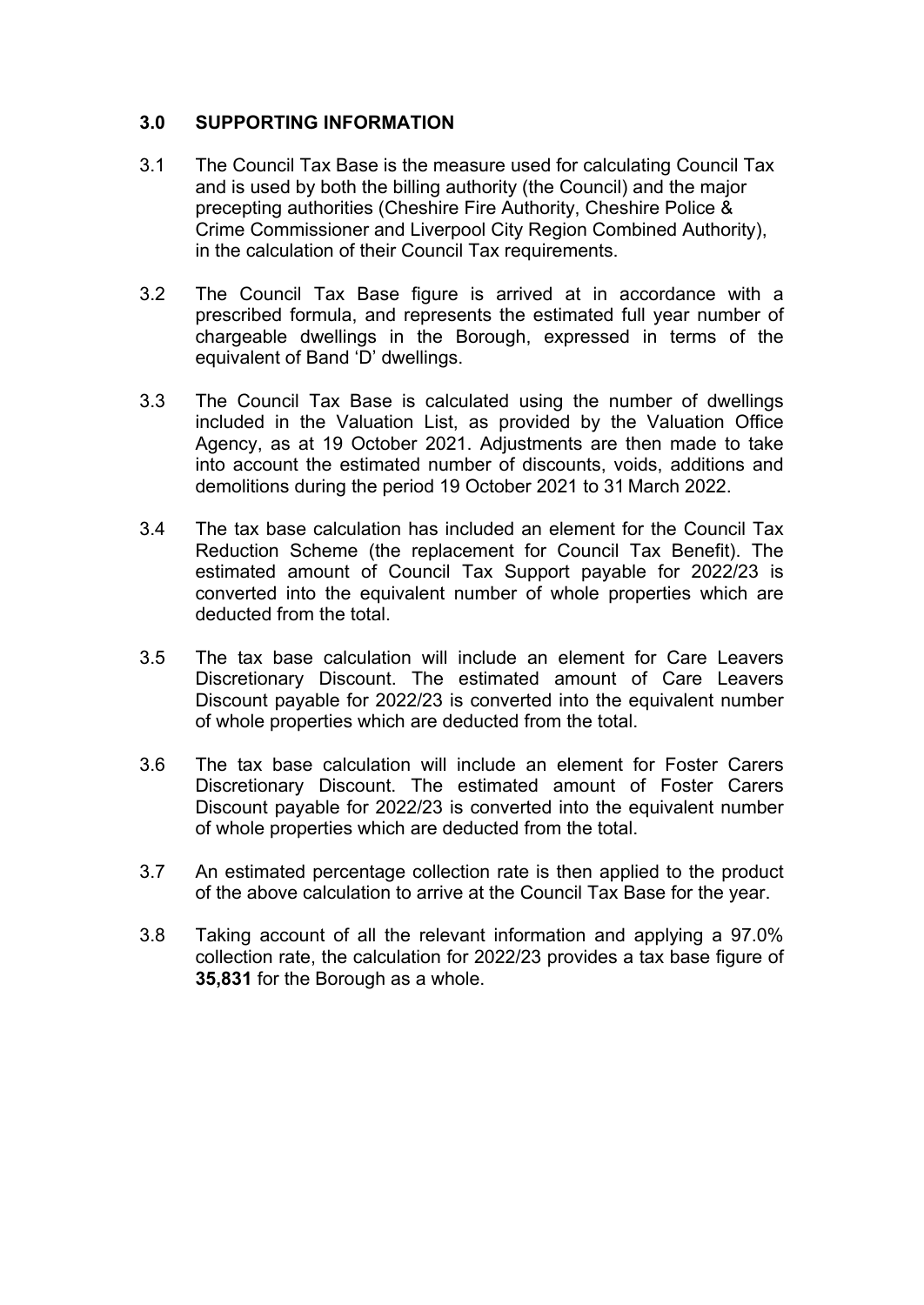3.9 Taking account of all the relevant information and applying a 97.0% collection rate, the appropriate Council Tax Base figure for each of the Parishes is as follows

| ∣ Parish             | <b>Tax Base</b> |  |
|----------------------|-----------------|--|
|                      |                 |  |
| Hale                 | 664             |  |
| Halebank             | 526             |  |
| Daresbury            | 186             |  |
| <b>Moore</b>         | 333             |  |
| <b>Preston Brook</b> | 368             |  |
| Sandymoor            | 1,417           |  |

## **4.0 POLICY IMPLICATIONS**

4.1 None.

### **5.0 FINANCIAL IMPLICATIONS**

5.1 The Council Tax Base will enable the Council to set the level of Council Tax to be charged for 2022/23.

### **6.0 IMPLICATIONS FOR THE COUNCILS PRIORITIES**

- 6.1 **Children and Young People in Halton** None.
- 6.2 **Employment, Learning and Skills in Halton** None.
- 6.3 **A Healthy Halton** None.
- 6.4 **A Safer Halton** None.
- 6.5 **Halton's Urban Renewal** None.

#### **7.0 RISK ANALYSIS**

7.1 There would be significant loss of income to the Council if the Council Tax Base were not agreed, as it would not be possible to set the level of Council Tax to be charged for 2022/23.

### **8.0 EQUALITY AND DIVERSITY ISSUES**

8.1 None.